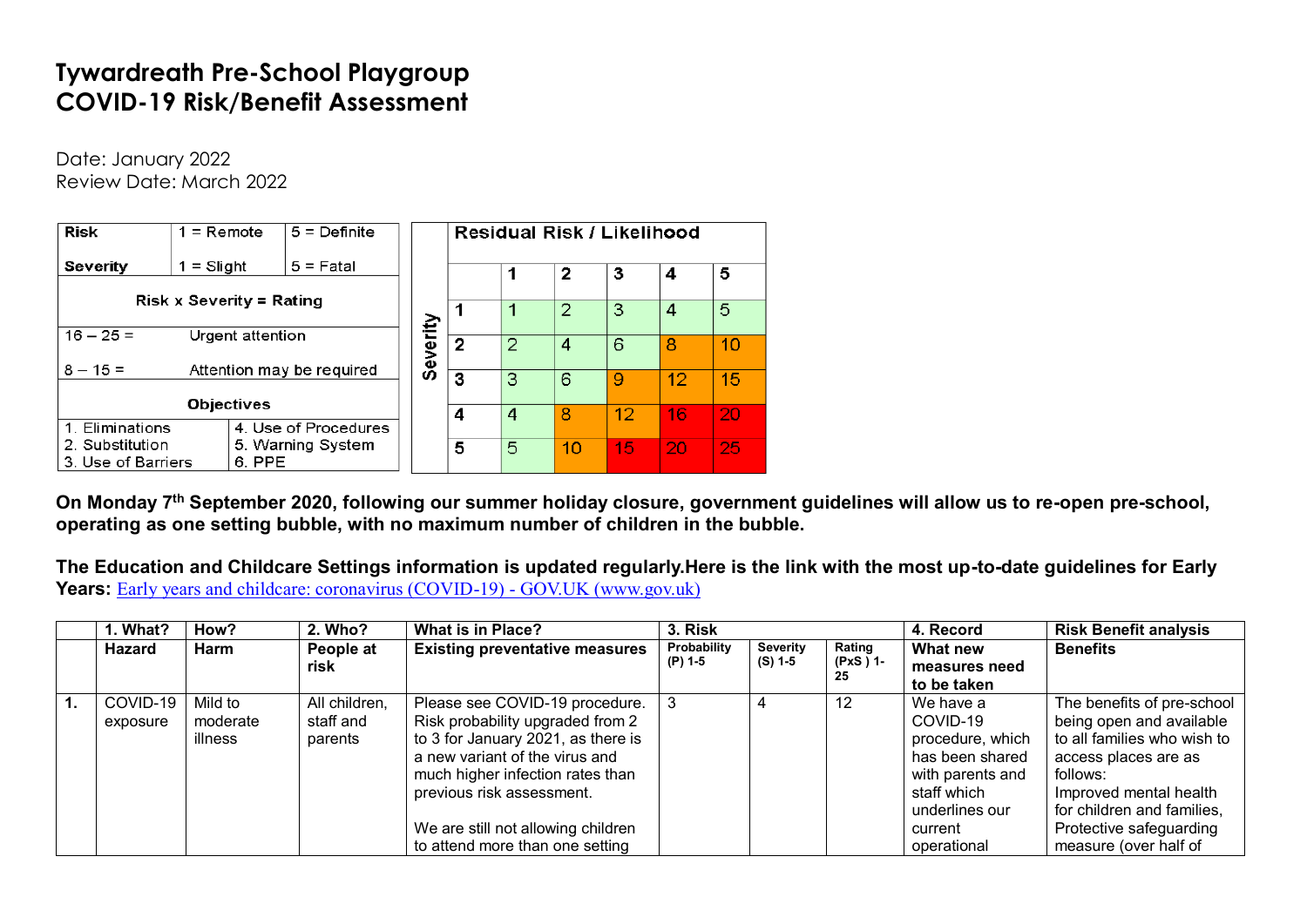|                  |                                                        |                                                                     |          | (dual-setting), to reduce the risk of<br>exposure and transmission.                                                                                                 |              |                |                | strategy with<br>regards to health<br>and hygiene.<br>This will be re-<br>sent to<br>parents/carers<br>and staff by email<br>before the start of<br>term and the main<br>points for their<br>responsibility<br>highlighted.<br>All staff attended<br>a pre-term<br>meeting on 7 <sup>th</sup><br>January, where<br>infection control<br>procedure was | safeguarding issues<br>involve children under age<br>five).<br>Early Years are the most<br>important time for a child's<br>development,<br>Remote learning not<br>effective for under 5's, |
|------------------|--------------------------------------------------------|---------------------------------------------------------------------|----------|---------------------------------------------------------------------------------------------------------------------------------------------------------------------|--------------|----------------|----------------|-------------------------------------------------------------------------------------------------------------------------------------------------------------------------------------------------------------------------------------------------------------------------------------------------------------------------------------------------------|--------------------------------------------------------------------------------------------------------------------------------------------------------------------------------------------|
|                  |                                                        |                                                                     |          |                                                                                                                                                                     |              |                |                | discussed and<br>recorded.                                                                                                                                                                                                                                                                                                                            |                                                                                                                                                                                            |
| $\overline{2}$ . | Delivery<br>of<br>curriculum<br>plan                   | <b>Issues</b> if<br>curriculum<br>cannot be<br>met                  | Children | A broad and rich curriculum can<br>be delivered this term. There are<br>no staffing issues that will affect<br>development and learning.                            | $\mathbf{0}$ | 0              | $\mathbf 0$    | Forest school for<br>the school risers<br>will start this term<br>to reduce the<br>amount of<br>children in the<br>setting on our<br>busiest sessions<br>and to give the<br>children new<br>outdoor<br>experiences.                                                                                                                                   | A broad and rich<br>curriculum is essential for<br>the best learning and<br>development<br>opportunities, for children<br>in their most influential<br>years.                              |
| $\overline{3}$ . | Changes<br>of routine<br>- arrival<br>and<br>departure | <b>Issues</b><br>caused by<br>staggered<br>arrival and<br>departure | Children | We are now staggering arrival and<br>departure times for the children<br>(previously we opened for all at<br>9.00am and all parents/carers<br>collected at 3.30pm). | $\mathbf{1}$ | $\overline{2}$ | $\overline{2}$ | From January<br>2021 parents and<br>carers are being<br>asked to wear<br>mask on arrival<br>and departure to<br>the outdoors<br>dropping point<br>(unless medically<br>exempt from<br>wearing a mask).                                                                                                                                                | Staff must be aware of the<br>additional dangers that<br>are cause by extended<br>timeframes for door<br>opening.                                                                          |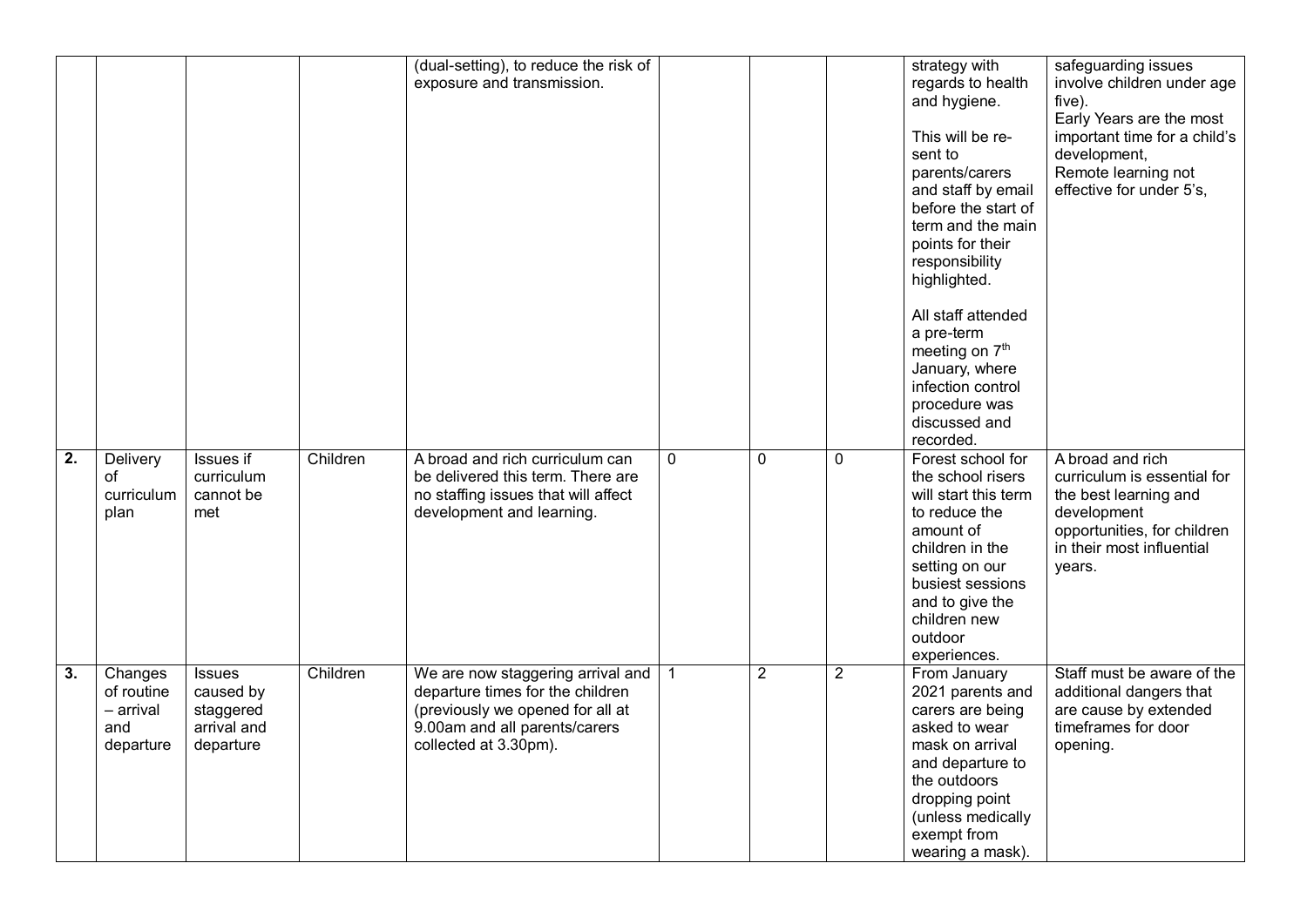| $\overline{4}$ . | Changes<br>to routine<br>- more<br>frequent<br>hand<br>washing | Slips on floor                                                            | Children                   | All in setting (children and staff)<br>will be washing their hands more<br>frequently and at specific times,<br>including on arrival, departure and<br>after eating, (as well as before).<br>Staff to support children to wash<br>hands thoroughly.                    | $\mathbf{1}$ | $\mathbf{1}$   | $\mathbf{1}$   | Make available<br>portable hand<br>washing options,<br>such as<br>soap/hand gel<br>and disposable<br>cloths.<br>Continue<br>individual water<br>play opportunities,<br>which include<br>small trays of<br>water with soap. | Handwashing is an<br>important learning and<br>development feature for<br>children's health and<br>wider understanding.                               |
|------------------|----------------------------------------------------------------|---------------------------------------------------------------------------|----------------------------|------------------------------------------------------------------------------------------------------------------------------------------------------------------------------------------------------------------------------------------------------------------------|--------------|----------------|----------------|----------------------------------------------------------------------------------------------------------------------------------------------------------------------------------------------------------------------------|-------------------------------------------------------------------------------------------------------------------------------------------------------|
| $\overline{5}$ . | Sharing<br>toys                                                | COVID-19<br>virus on<br>surfaces                                          | Children and<br>staff      | Toys will be quarantined in<br>between use and cleaned where<br>possible (depending on their<br>material).<br>Children will be supported to try to<br>reduce toys being out of their<br>mouth.                                                                         | 3            | $\mathbf{3}$   | 9              | Toys to be sorted<br>so there is not<br>excessive<br>amounts of toys in<br>room, or parts per<br>activity. Only use<br>what is needed.                                                                                     | Toys and activities<br>essential for learning and<br>development.                                                                                     |
| $\overline{6}$ . | Personal<br>care                                               | <b>Virus</b><br>transmission<br>through<br>administering<br>personal care | $\overline{All}$           | PPE will continue to be worn<br>when assisting Children with<br>personal care, including toileting.<br>This PPE will be gloves and a<br>disposable apron as a minimum.<br>PPE must be disposed of<br>following the infection system of<br>controls COVID-19 procedure. | 3            | $\overline{3}$ | 9              | PPE masks and<br>visors are<br>available, if the<br>supporting adult<br>chooses to use<br>them and if child<br>is not distressed<br>by the<br>appearance of<br>facial PPE.                                                 | Face masks can be a<br>barrier to communication.<br>Face masks have been<br>scientifically proven to<br>offer some protection from<br>virus droplets. |
| $\overline{7}$ . | Additional<br>COVID-19<br>C.O.S.H.<br>Н.                       | Poisoning<br>through<br>ingestion or<br>absorption                        | All children<br>and adults | We will be using regular liquid<br>soap for hand sanitizing. There<br>will be no spray bottles of hand<br>sanitizer on stations (which could<br>cause injury).<br>Separate policy in relation to the<br>storage and handling of COSHH                                  | $\mathbf{1}$ | $\overline{5}$ | $\overline{5}$ | Chemicals or<br><b>Substances</b><br>Hazardous to<br>Health<br>(C.O.S.H.H.)<br>procedure already<br>in place.                                                                                                              | Cleaning products<br>essential for effective<br>hygiene standards.                                                                                    |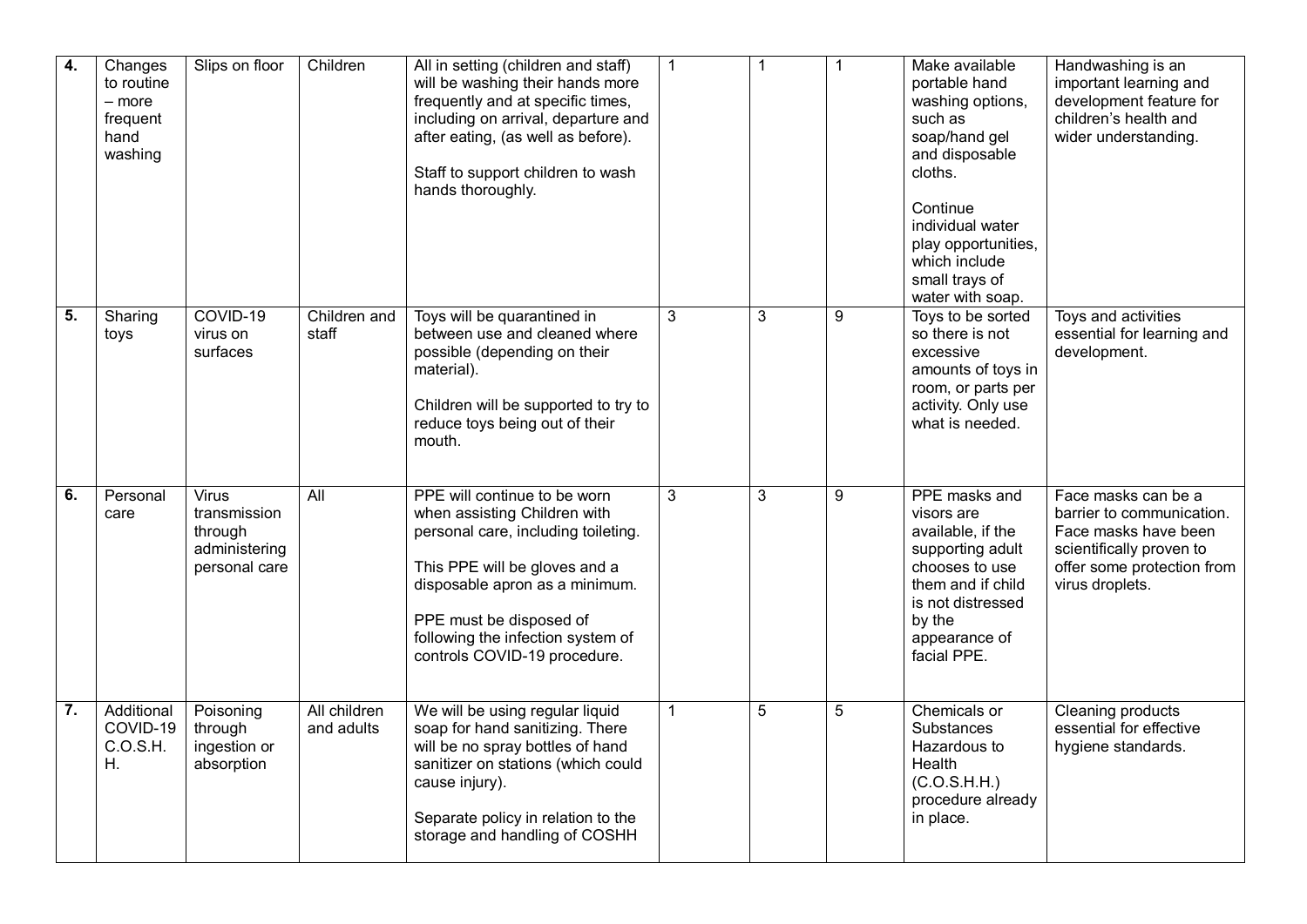| 8. | Safeguard<br>ing Issues    | Neglect,<br>Physical,<br>Emotional,<br>Sexual abuse | All children,<br>staff and<br>parents | Staff know how to spot the 'Soft<br>Signs of Abuse'. Safeguarding<br>issues may arise from changes in<br>family issues at home, due to the<br>COVID-19 pandemic, e.g. If<br>families are facing poverty,<br>children may be experiencing<br>neglect.<br>The mental health of adults can<br>be affected by changes in<br>circumstances. They may be<br>victims of domestic violence in<br>their own homes. Children may be<br>experiencing emotional abuse at<br>home by witnessing the abuse of<br>adults in their home.<br>The 'Prevent Duty' must be<br>considered, as children and adults<br>are at risk of radicalization from<br>extended periods of time at home,<br>particularly using technology.<br>All staff have completed the<br>safeguarding level 2/3 course<br>within the last 3 years.<br>We will keep in contact with any<br>families who have children not<br>attending due to national<br>lockdown and ask them<br>safeguarding questions. | $\overline{2}$ | 5 | 10 <sup>°</sup> | All staff are re-<br>newing their level<br>2 Safeguarding<br>course in January<br>2021. Sarah<br>O'Toole and<br><b>Teresa Steele</b><br>(Safeguarding<br>Lead) have re-<br>booked their<br>Safeguarding<br>Level 3 courses<br>for February and<br>March 2021.<br>Information about<br>different types of<br>abuse, which<br>include<br>signposting to<br>support services<br>and<br>whistleblowing<br>are shared<br>regularly on our<br>Facebook.<br>Link to our<br>safeguarding<br>policy to be<br>emailed to<br>parents and<br>carers in January<br>2021. |  |
|----|----------------------------|-----------------------------------------------------|---------------------------------------|---------------------------------------------------------------------------------------------------------------------------------------------------------------------------------------------------------------------------------------------------------------------------------------------------------------------------------------------------------------------------------------------------------------------------------------------------------------------------------------------------------------------------------------------------------------------------------------------------------------------------------------------------------------------------------------------------------------------------------------------------------------------------------------------------------------------------------------------------------------------------------------------------------------------------------------------------------------|----------------|---|-----------------|-------------------------------------------------------------------------------------------------------------------------------------------------------------------------------------------------------------------------------------------------------------------------------------------------------------------------------------------------------------------------------------------------------------------------------------------------------------------------------------------------------------------------------------------------------------|--|
| 9. | Mental<br>health<br>issues | Mental health<br>issues                             | All children,<br>staff and<br>parents | We speak to parents face-to-face<br>when they drop their child to pre-<br>school. Staff take care to be<br>observant of how parents/carers<br>present with their emotions or<br>body language, to look for signs<br>of possible mental health issues.<br>Staff ask parents carers if they are<br>okay.                                                                                                                                                                                                                                                                                                                                                                                                                                                                                                                                                                                                                                                        | 2              | 5 | $\overline{10}$ | Continue to share<br>information about<br>mental health<br>Support on our<br>Facebook and by<br>email.                                                                                                                                                                                                                                                                                                                                                                                                                                                      |  |